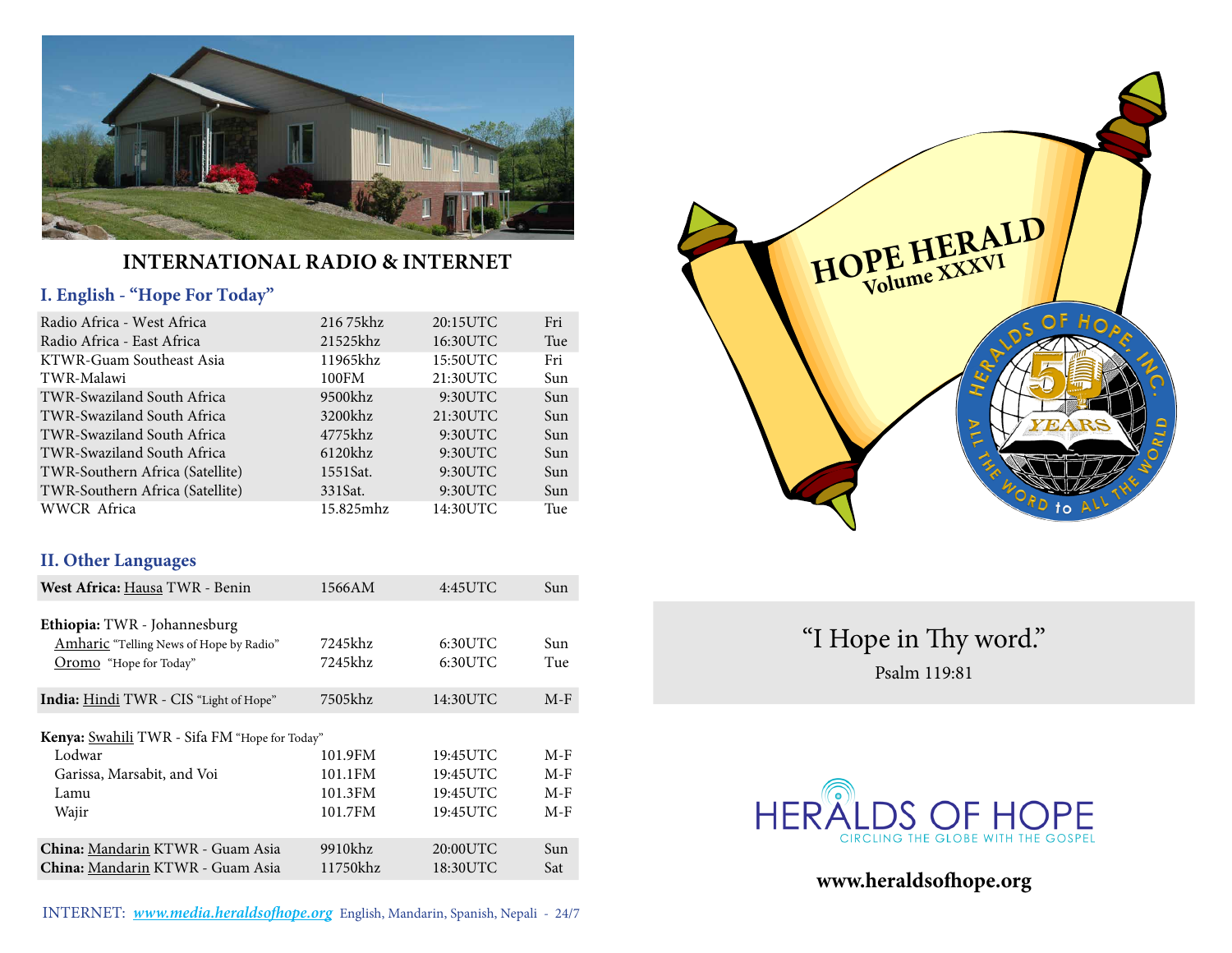## WE BELIEVE

- 1. There is only One True Holy God
- 2. The Bible is the Self-revelation of God to mankind
- 3. The Triune God is the Creator of all things, visible and invisible
- 4. Jesus Christ, the Son of God, was born of the Virgin Mary
- 5. The Holy Spirit was sent at Pentecost
- 6. The Church is composed of all who truly repent of sins
- 7. The Christian Life is total commitment to the Lordship of Christ
- 8. There is a personal Devil who is the arch-enemy of God
- 9. There will be a bodily return of Jesus Christ
- 10. There will be the final Judgment

### **Table of Contents**

| <b>With The President</b> - Great is Thy Faithfulness                                                        | pg.3                     |
|--------------------------------------------------------------------------------------------------------------|--------------------------|
| <b>Treasures of Truth - Reconciliation</b>                                                                   | pg.4                     |
| Mrs. Yoder - Gone to Glory                                                                                   | pg. 7                    |
| <b>Sermons from Romans</b><br>Salvation for All<br>The Tragedy of Unbelief<br>The Completion of the Covenant | pg.8<br>pg. 11<br>pg. 14 |
| <b>God's View of Israel</b>                                                                                  | pg. 17                   |
| <b>Questions on Romans 9-11</b>                                                                              | pg. 21                   |
| <b>Answers</b>                                                                                               | pg. 26                   |
| <b>Prayer and Praise</b>                                                                                     | pg. 30                   |

| Vol. XXXVI | 2019                                                  |
|------------|-------------------------------------------------------|
|            | HOPE HERALD, a Bible study booklet of HERALDS OF HOPE |

INC., a non-profit corporation, proclaims the Gospel and presents the Living Lord through the Living Word as the positive alternative to the confusion, compromise, and contortion facing Christians today. HER-ALDS OF HOPE, INC., Box 3, Breezewood, PA 15533-0003

E-mail *hope@heraldsofhope.org* PRINTED IN U.S.A.

#### financial support for expanding outreach.

### **16. Bless God for Evangelists in many lands!**

Pray for true witnesses as many serve in areas that are hostile to Gospel witness.

### **17. Praise God for HOPE messages to the people of Turkey!**

Seek Holy Spirit blessing on the Staff of Shema Media as they translate, produce, and air our *Growing in Grace* programs.

### **18. Praise our loving Heavenly Father for answered prayer!**

Pray that more Christ-followers would discover the value and power of prayer in pulling down the strongholds of evil so prevalent in our world.

### **19. Bless the Lord for Gospel outreach in Latin America!**

Pray for TWR teams in Paraguay and Venezuela producing our programs in the Guarani and Spanish languages respectively.

### **20. Thank God that the Gospel Light has come to you!**

Intercede for the hundreds of workers providing follow-up for Gospel radio programs across South Asia and the Indian sub-continent.

### **21. Bless God for HOPE messages to Ethiopia in Amharic and Oromo!**

Pray for Ethiopian Believers who are being encouraged by these broadcasts, and for seekers who are coming to saving faith in Jesus.

### **22. Rejoice that the Gospel by radio reaches into prisons!**

Pray for prison chaplains as they disciple those who have found Christ by listening to Gospel radio broadcasts.

### **23. Rejoice that God is the Sovereign Controller of history!**

Ask Him to bring about regime change in the brutal governments of the world; like North Korea and Iran.

### **24. Praise God for the committed Staff of Heralds of Hope!**

Pray that God will provide the staffing we need to begin our 2nd half-century of ministry.

**25. Bless God for the more than 300,000 copies of God's Word distributed since 1975!**

Pray for local pastors and leaders distributing our most recent Bible shipments to Ghana, Nigeria, Malawi, Kenya, and Ethiopia.

### **26. Praise the Lord for His listening ear!**

Cry out to God on behalf of our suffering Brothers and Sisters who suffer under tyrannical governments in Africa, Asia, Europe, and the Middle East.

### **27. Rejoice in HOPE messages being proclaimed in North America!**

Pray for listeners to our English programs, as well as our French language programs to Quebec.

### **28. Thank God for the blessing of Christian families!**

Ask God to help fathers see the importance of their role in leading their families in worship and service.

### **29. Bless the Lord for global communications systems!**

Pray for the thousands of committed Believers working in program production, broadcasting, maintenance, web-design, and follow-up ministry.

### **30. Exalt God for His faithfulness to every promise He's made!**

Ask God to increase the love of Christ-followers for His ancient, chosen, earthly people in the face of rising anti-Semitism.

### **31. Magnify the Lord Jesus for the blessed HOPE of the RESURRECTION!**

Pray the Holy Spirit to keep God's faithful remnant ready and waiting for the Rapture.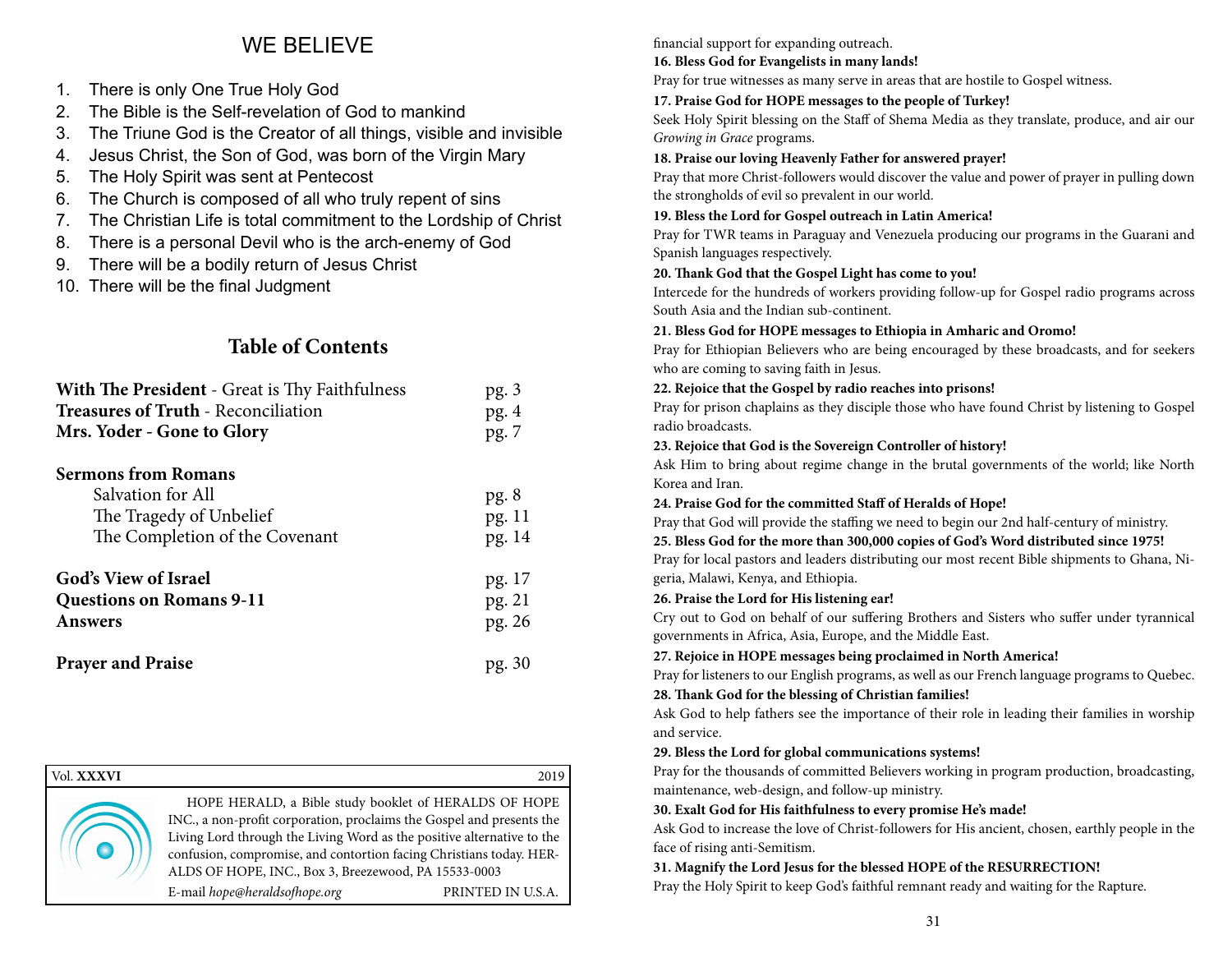# **PRAYER and PRAISE**

*Please unite with us in prayer with fasting the first Monday of each month.*

### **1. Bless the Lord for His Sovereign hand ruling over all!**

Pray that men/women at all levels of government in your nations, and all nations, may govern for the good of their people.

**2. Magnify the Lord for His abundant and effective grace!** Ask God to protect this booklet and to use it for spiritual nurture.

### **3. Rejoice that God's love and salvation is for all peoples!**

Seek His peace for peoples destroying themselves and others by religious and racial hatred and war.

### **4. Praise the Lord for Believers currently in Bible training!**

Pray that all Bible teachers in all Bible training schools may teach the "true truth" of the Word with faith and obedience to it.

### **5. Bless God; He gives grace for victory over sin!**

Intercede for people bound by sinful habits and deceived by idolatry. Pray they will embrace the power of Christ Jesus to overcome sin's grip.

### **6. Magnify the Lord for the outreach of electronic media!**

Ask God to lead seeking hearts to find one of our 16 language Bible-teaching programs today.

### **7. Bless God that Jewish people are finding their Messiah!**

Your prayers strengthen the Messianic witness in Israel and many large cities of the world. Pray the Holy Spirit to lead Israel's leaders back to the Holy Scriptures.

### **8. Magnify God for the saving power of Jesus' blood!**

Pray that Believers worldwide may share that power, especially with those who have never heard.

### **9. Praise the Lord for brave Muslim converts believing on Jesus!**

Pray that witnesses to the Muslim people may lift up Jesus, the Son of God, as the only way of salvation.

### **10. Magnify the Lord for the effectiveness of the printed page!**

Seek Holy Spirit anointing and protection on the printing and distribution of Christian literature. Ask God to provide needed funds to meet the insatiable demand for tracts and Bibles.

### **11. Praise God for HOPE messages in Hindi to northern India!**

Pray for the team of Good Books Education Trust as they produce the daily broadcasts of *Asha Deep* (*Light of Hope*).

### **12. Thank God for the Gospel witness in Africa and Asia!**

Ask God to bless and protect faithful pastors and leaders from the errors of the "prosperity gospel" and other false teachings.

### **13. Bless God for the teaching gift that He has given to Pastor J. Mark Horst!**

Join listeners around the world praying God's guidance, strength, and wisdom for J. Mark.

**14. Magnify the Lord for our long and fruitful partnership with Trans World Radio!**

Pray that our ongoing partnership will enable many more people to hear the Gospel and to come to saving faith in Jesus Christ.

### **15. GIVE THANKS FOR 50 YEARS OF HERALDS OF HOPE WITNESS!**

Pray earnestly to the Lord of the harvest to call more workers for this ministry and increase the

# **With The President**

# GREAT IS THY **FAITHFULNESS**



June of 2018 marked the beginning of the 50th year of ministry for Heralds of Hope. When you and I reach

milestones like this in life, we often pause to reflect on the journey. In my reflections, my mind went to the treasured hymn whose title is printed above.

As we near year-end, and the mid-point of year 50, we invite you to join us in praise to God for His unfailing faithfulness.

The first stanza of the hymn speaks of God's immutability [His unchangeableness] and His compassion. These facts provide a solid basis for the Gospel message we proclaim together. In the 50 years of Heralds of Hope's existence, countless lives have been impacted by the transforming power of the Gospel resting on these two pillars.

The second stanza of the hymn speaks of God's faithfulness as it's exhibited in the created world. The songwriter mentions things that are familiar to us. But nature's laws also function in unseen ways.

Radio and internet signals travel unseen through the air or over fiber-optic cables. Our programs in English and 16 other languages are possible because of the order in God's created universe. Technology allows us to proclaim God's great faithfulness in ways previous generations couldn't even imagine. Check it out at **www.twr360.org/ministry/9/**

Guttenberg would be amazed at the continued impact of his invention, even in our "digital world." Through your prayers and support in 2018, more than 30,000 copies of God's Word were purchased for distribution. In English, Swahili, Urdu, Telegu, Chichewa, and more, God's Word is feeding an insatiable hunger to know Him. **Thousands are rejoicing today in the treasure of God's Word!** 

The final verse of the song highlights the aspects of God's faithfulness we experience personally; pardon, peace, presence, hope, and strength. Take a moment to reflect on what these things mean to you in daily living.

As we begin the year 2019 we continue to proclaim; "Great is Thy Faithfulness."

Sincerely in the Hope of the Gospel,

J. Mark Horst

J. Mark Horst, President HERALDS OF HOPE, INC.

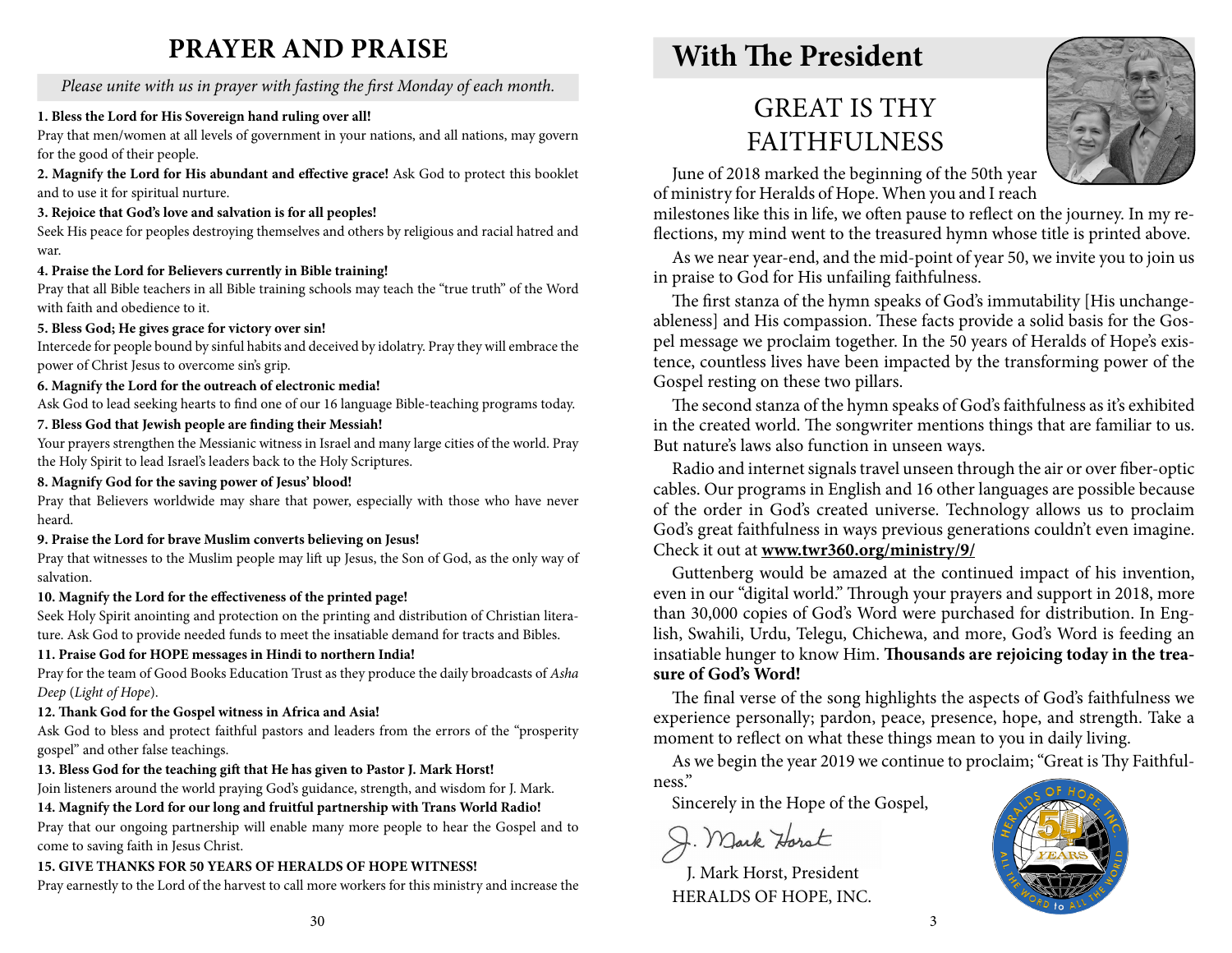# **Treasures of Truth**

# **RECONCILIATION**

### **In the Old Testament**

When commenting about reconciliation we take our starting place in the Garden of Eden. God created a beautiful world with a special garden for the first human beings He created. God told the man that his work was to dress and keep the Garden of Eden. (Genesis 2:15)

All went well until the serpent came into the Garden, tempting the woman to eat of the forbidden fruit. The couple was driven out of the beautiful Garden of Eden to hard labor, working the ground cursed with thorns and thistles.

Separation from the Garden and God made necessary a reconciliation. But that reconciliation is from man's side. Adam and Eve were the ones who left God's place. God never left His place.

The Hebrew word, *kaphar*, meaning "reconcile," more often is used to mean "atone, atonement." It is used nearly 50 times that way in the Old Testament book of Leviticus. The first usage is in Leviticus 1:4 where God instructed Moses how the people of Israel should make atonement by bringing a male animal without blemish from the cattle or the sheep. By laying his hand upon the head of the animal to be offered atonement was made. In that sacrifice the offerer was reconciled with God. He did what God required.

> Reconciliation between people means to bring together, to resolve differences that separate them.

There were times when reconciliation needed to be made between persons. One such was Jacob and Esau. Jacob took advantage of Esau in buying Esau's birthright for a meal. Later, by the plan of his mother, Rebekah, Jacob tricked Isaac, his father, to give him the covenant blessing of the first born rather than Esau, the first born.

Esau was so angry that he vowed to kill Jacob as soon as their father, Isaac, died. Rebekah learned of Esau's vow and urged Isaac to send Jacob to her people so he would get a wife from her family rather than as Esau had done in taking wives of the pagans.

During his first night on the way, God met Jacob, assuring him that the covenant was for him. For twenty years Jacob lived with Laban, his mother's brother, who gave Jacob his two daughters as wives, Leah and Rachel.



# **Hope for Today 24/7**

Our 15-minute program of Bible exposition, *Hope for Today*, is currently available in

### **English / Swahili / Spanish / Hindi / Mandarin Chinese**

with additional languages to be added in the future. You can listen at

### **www.twr360.org/ministry/9/**

TWR 360 was engineered and developed by Trans World Radio (TWR) to make the Gospel readily available to all people. It is a cutting-edge web distribution platform converging audio, video, and text resources into a fully translated, searchable site.

Our Bible teaching programs are accessible from any electronic devices, from PC to smart-phone. We invite you to visit **www.twr360.org/ministry/9/** and discover hundreds of Bible expositions from Dr. J. Otis Yoder and Radio Pastor J. Mark Horst. Listen to or download content free of charge at any time. With *Hope for Today* you can have hope for EVERY DAY!

**www.facebook.com/heraldsofhope www.twitter.com/Heralds\_of\_Hope**

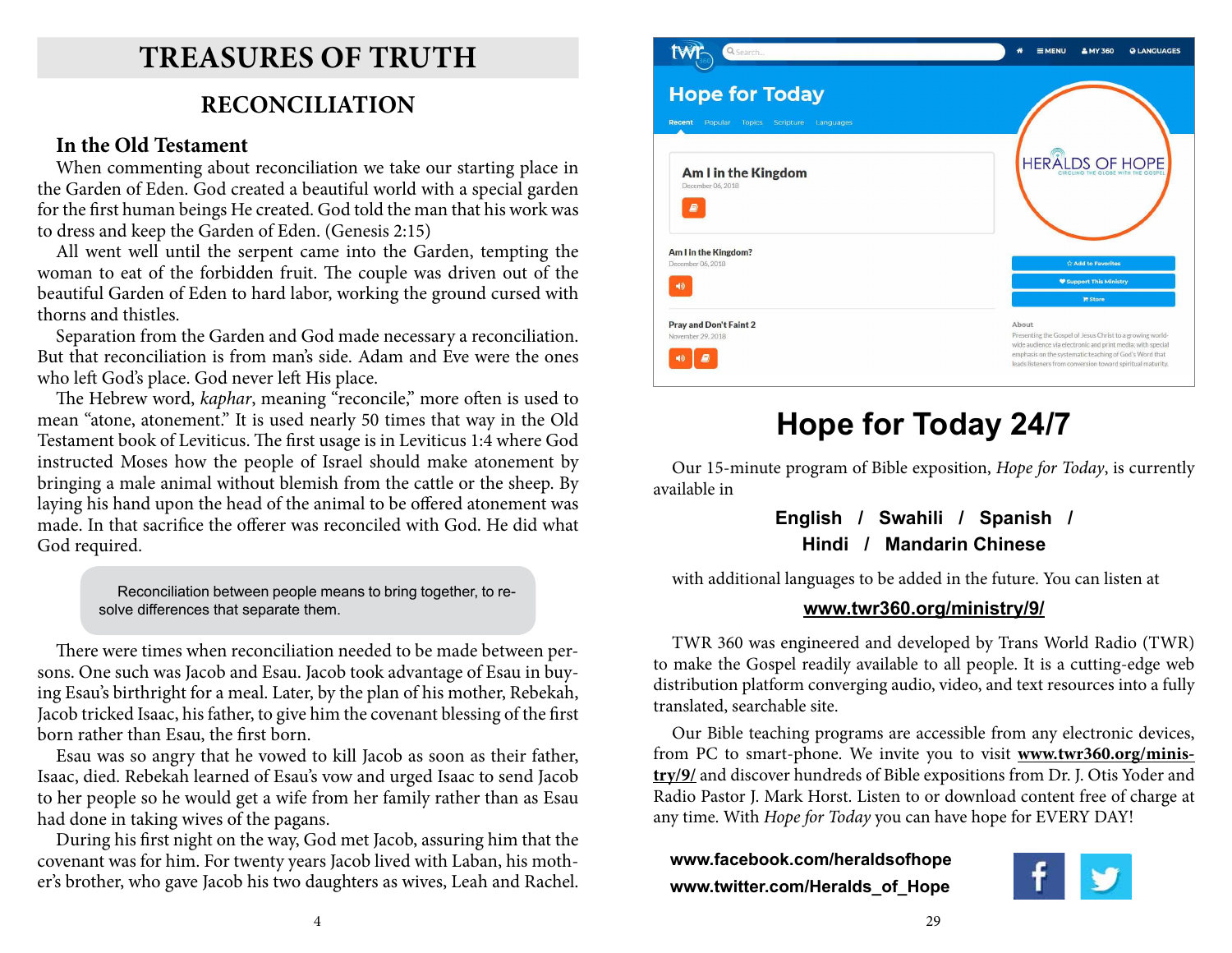# **We Must HEAR From YOU!!**



Have you been receiving the HOPE HERALD for several years?

**If we have not heard from you within the past FIVE (5) YEARS,** you will be put on our "inactive" mailing list! If that happens, you will not receive your annual copy of the HOPE HERALD.

------------------------------------------------------------------------------

We don't want that to happen. But to be good stewards of the resources God has given, we must have your complete, accurate mailing address. If you move, please let us know as soon as possible.

If you haven't written to us for several years, do it now, by e-mail at: *hope@heraldsofhope.org*,

or by post at:

**PO Box 3 Breezewood PA 15533-0003 USA**

That way you will not need to miss out on receiving your copy of the HOPE HERALD.



From the record in Genesis 29, 30, we learn part of Jacob's wages was cattle and sheep. The time came for Jacob to return to the land of his father. Because Laban's attitude had changed, Jacob fled unannounced. When Laban learned of Jacob's flight he pursued him and caught up with him at Gilead. He accused Jacob of leaving unfairly. He also charged him with stealing his gods. Rachel had stolen them. She was sitting on them. When Laban made his search she refused to arise, saying, "The custom of women is upon me."

Then Jacob was angry. He sternly rebuked Laban for all that he had assumed and the way he had been treated for the twenty years he had worked for Laban. There was a serious breach between those two men. Reconciliation was necessary.

After they cooled down they found the way of reconciliation. Jacob erected a stone pillar. Then he invited others to gather stones and make a heap. Both Jacob and Laban agreed that the heap of stones set a boundary beyond which neither would pass to harm the other. From this experience we learn that reconciliation between two people means to come to agreement and lay aside all ill-feeling.

Jacob also needed to be reconciled with his brother Esau. We know how Jacob had purchased the birthright from Esau and then tricked their father, Isaac, to bestow on him the covenant blessing.

Jacob's reconciliation with Laban was done. Before him then lay the reconciliation with Esau. Jacob well remembered Esau's vow to kill him. Jacob made careful preparation. He stationed his family in groups. He sent servants ahead with a bountiful present of animals any man of the field would appreciate.

Reports came that Esau was coming with four hundred men, thought to be armed. Jacob's spirit melted in fear. After a night of wrestling with the unnamed angel, humbled, Jacob was ready to face Esau. He hoped by his lavish gift to turn away Esau's anger. Their meeting is described in Genesis 33:3-4, "And he passed over before them, and bowed himself to the ground seven times, until he came near to his brother. And Esau ran to meet him, and embraced him, and fell on his neck, and kissed him and they wept."

By Jacob's persuasion Esau accepted his gift. The brothers were reconciled. Years later the animosity came up again when Israel entered Canaan. They avoided Mt. Seir because God had given that area to Esau just as He had given Canaan to Jacob.

### **In the New Testament**

A parable Jesus told is a defining experience of reconciliation. A man had two sons. The younger one asked for his inheritance. The father gave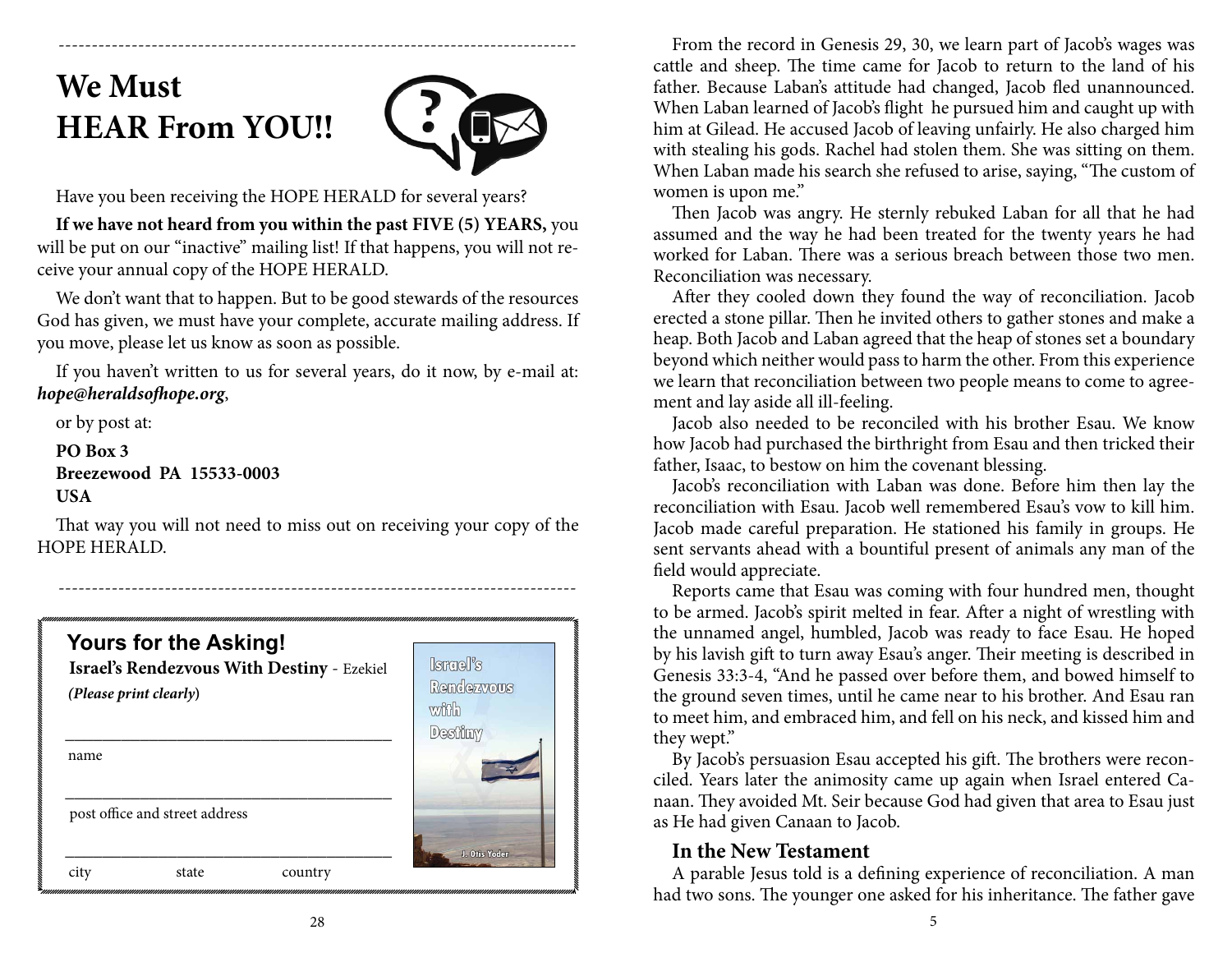the son what he asked for. Immediately he left home to spend his inheritance and indulge in worldly ways. He soon spent all. Left without any way to get food, he hired out to a pig farmer to shake down fruit from the trees for the pigs.

Realizing the folly of his ways, he repented and went back to his father. As they met the son said, "Father, I have sinned against heaven and in thy sight, and am no more worthy to be called thy son," Luke 15:21. His father took him back as his son bestowing on him all his previous privileges.

Reconciliation with God for us is like this son returning to the father. We are the ones who must return because "all have sinned, and come short of the glory of God," Romans 3:23.

> Reconciliation is the appeal of God by which He calls alienated man back into fellowship with Himself, which comes to man by faith in the sacrifice of Jesus on the cross of Calvary.

The Apostle Paul discussed the doctrine of reconciliation in depth in II Corinthians 5:11-21. He defined several BASES on which reconciliation rests.

### **I. The first basis is The Terror of the Lord, verse 11.**

God is the final judge. His ways are always true. There is no shadow of turning in God. He is absolutely holy. He cannot tolerate evil. But we are evil when we are not reconciled. Our natural condition goes back to Adam and Eve in the Garden of Eden. When they sinned their natures were polluted. We have received a polluted nature from them through our parents, and they through their parents, all the way back to Adam and Eve.

We are separated from God by our sins. Those sins require the holy God to condemn us. To avoid the condemnation of God we must be reconciled to Him.

The word reconciliation in the New Testament language, Greek, carries a picture of one calling to another. So God calls us back to Him. We are away from Him in our natural condition. Reconciliation is God's way to bring us into peace with Him.

#### **II. The second basis is The Love of Christ, verse 14.**

His love for us is unsurpassed. No one else has love like His. That love brought Him down to earth as a baby to grow into a man to fulfill His Father's plan for our reconciliation. His sacrifice on the cross accomplished God's plan for our return into fellowship, broken by Adam's and Eve's sin.

Jesus died to reconcile us to God. When we believe in what God has

### **Reconciliation as found in Romans 9-11**

*Reconciliation means to call back one who is wandering*

Chapter 9: The unique Role of Israel in Reconciliation established by four divine CALLS. I. The Providential Call - verses 4, 5

7 distinct stages building up to the Messiah.

II. The Patriarchal Call - verses 6 -13

God's choice not based on the normal and natural.

III. The Pharaohic Call - verses 14-24

God carries out His purposes by the free choices of men.

IV. The Prophetic Call - verses 25-33

choice requires faith to attain righteousness.

Conclusion

Israel's role must be seen in the total plan of God. God chose them to bring reconciliation to all people.

Chapter 10: The Redeemer for Israel in Reconciliation set forth in three necessary STEPS by which He discloses His unsearchable judgments.

I. The Plan - answers what? verses 1-4

Realization of Christ for Righteousness - verse 4 must read: The goal of the law is Christ for righteousness.

II. The Purpose - answers who? verses 6-13 Realization that all must confess and call.

III. The Program - answers how? verses 14-21

Realization comes by faith upon hearing.

Conclusion

God provided a Redeemer for Israel and all mankind incapable of righteousness.

Chapter 11: The Redemption of Israel in Reconciliation supported by four fundamental reasons which we must accept.

I. His Foreknowledge and Grace - verses 1-6

History proves God works with remnants.

II. His Election and Salvation - verses 7-12

Sovereign choices of God reflected in history.

III. His Severity and Goodness - verses 13-24 Israel's relation to Gentiles explained.

IV. His Covenant and Mercy - verses 25-36

Set forth in Jeremiah 30-33, here verses 27, 29.

Conclusion

These four aspects of God in the Reconciliation Plan for Israel and all mankind set forth perspectives calling for much study.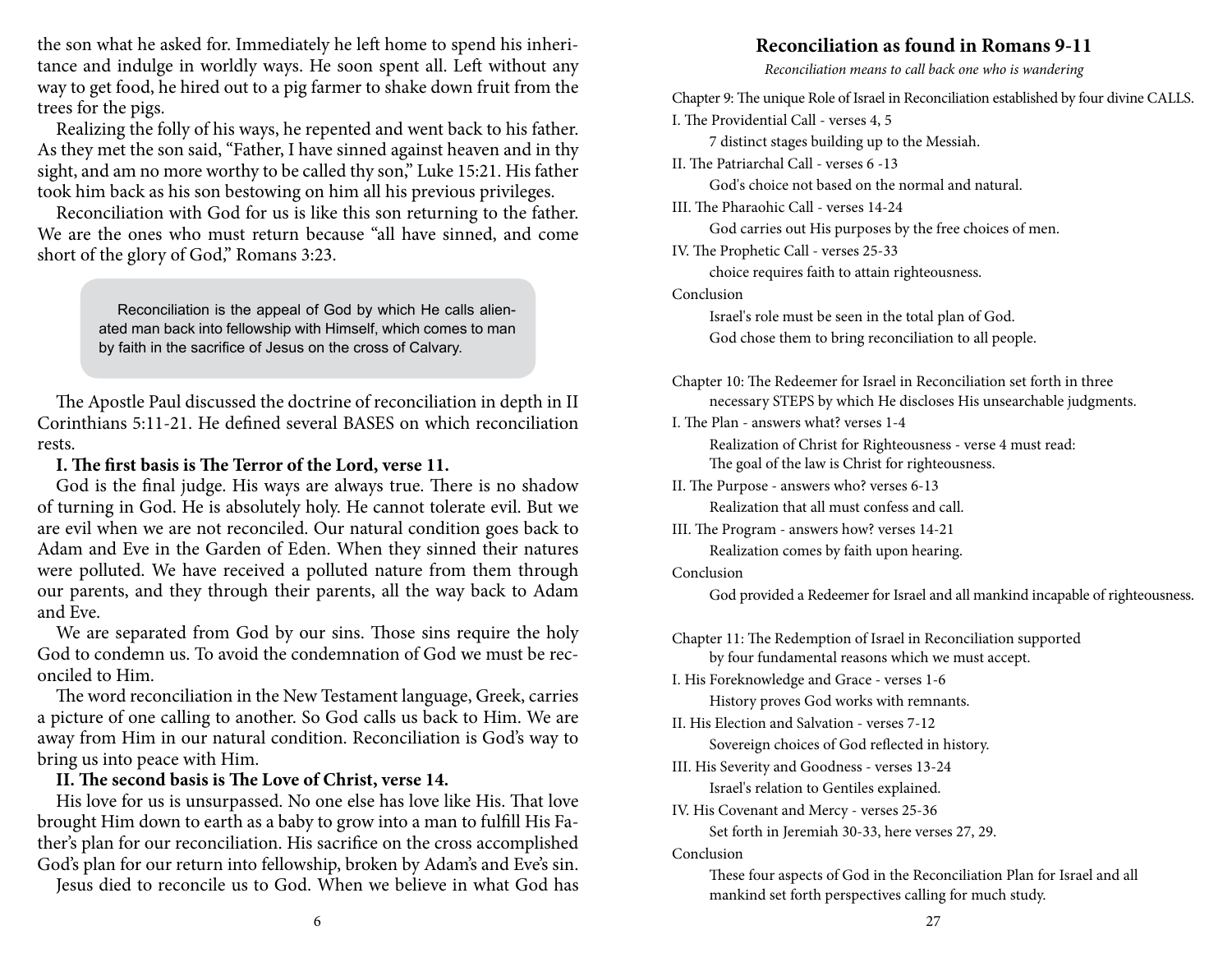#### **Please do NOT mail these lessons to Heralds of Hope. We CANNOT return them to you.**

### **Answers for Romans Chapters 9 - 11**

l. heaviness and sorrow 2. accursed, separated from God 3. if it could bring salvation to the Jews 4. covenants, giving of the law, promises 5. those who accept Him by faith 6. the children of promise 7. Isaac 8. that the purpose of God might stand 9. God forbid! 10. His sovereignty 11. so God could display His power 12. to whom He will 13. criticizing God 14. the one who created it 15. longsuffering 16. mercy 17. all men 18. children of the living God 19. a remnant 20. a short work of righteousness 21. Lord of Sabaoth 22. a seed (it guarantees a future) 23. by faith 24. by works 25. they stumbled at Christ 26. a rock of offense 27. they will be confounded 28. that they might be saved 29. a zeal for God 30. God's righteousness 31. establish their own righteousness 32. for righteousness to all who believe! 33. in the heart and then the mouth 34. belief and confession 35. whosoever calls on the Lord 36. how shall they believe, or hear 37. those who preach the Gospel 38. by hearing the Word 39. a foolish nation (i.e. the Gentiles) 40. as disobedient and stubborn

41. God forbid! 42. because He has chosen them forever 43. they had all forsaken the Lord 44. seven thousand were faithful 45. the election of grace 46. grace and works 47. they were blinded 48. the spirit of slumber 49. they rejected the Truth 50. through the unbelief of the Jews 51. provoke them to jealousy 52. salvation to the Gentiles 53. the apostle to the Gentiles 54. to save some of his fellow Jews 55. Gentiles were brought into God's family 56. there will be life from the dead 57. the root system 58. Israel 59. wild branches grafted to the native tree 60. boast in their position 61. humility and reverence 62. goodness and severity 63. continue in His goodness 64. they are grafted back into the olive tree 65. the natural 66. pride in our position 67. until the time of the Gentiles is fulfilled 68. all 69. their acceptance of Jesus 70. irrevocable (without repentance) unchanging 71. through Israel's unbelief 72. through Christ, just like the Gentiles 73. all are in unbelief 74. mercy 75. unsearchable 76. no one 77. JESUS CHRIST! AMEN

77. Who alone is worthy of all glory? (11:36) done for us, we become new as Paul taught in II Corinthians 5:17, "Therefore if any man be in Christ, he is a new creature: old things are passed away; behold, all things are become new."

> It is important to understand how complete reconciliation is. Being a new creature involves all. All of the old has passed away. It is replaced by all being made new. Christ makes all new.

### **III. The third basis is The Word of Reconciliation, verse 19.**

That word has been given to us who have become new creatures. We are called to announce to others how they can be reconciled to God. We are ambassadors. That means we are under orders to do the Lord's work, to represent Him in this world. Paul explained our work in II Corinthians 5:20, "Now then we are ambassadors for Christ, as though God did beseech you by us: we pray you, in Christ's stead, be ye reconciled to God."

There is no other way. There is only one way. It is the way Paul defined in II Corinthians 5:21 "For he hath made him to be sin for us, who knew no sin; that we might be made the righteousness of God in Him."

Therefore reconciliation with God means to escape the judgment of God through the death of His Son, Jesus, on the cross where He shed His blood to be made the sin offering for us. Believing in Him releases us from the old things and makes us new creatures in Jesus.

"As many as received him, to them gave he power (right) to become the sons of God, even to them that believe on His name," John 1:12.

The decision rests with each person, with you. I urge you to believe now and be RECONCILED with God. Amen.

J Otis Yoder

# **Isabelle K. Yoder,**

faithful servant of the Lord, moved to Heaven on January 6, 2018. She was born Lola Isabelle King to the late Abe and Alice King of West Liberty, Ohio on March 10, 1917. She married John Otis Yoder on June 23, 1939, and they had two children.

Preceding her to Heaven, were her parents her husband, two brothers, and five sisters.

Earth is a poorer place with her passing; our loss is Heaven's gain. Only eternity will re-

veal the multitudes of people who were drawn to Jesus by her life, her work, and her example.

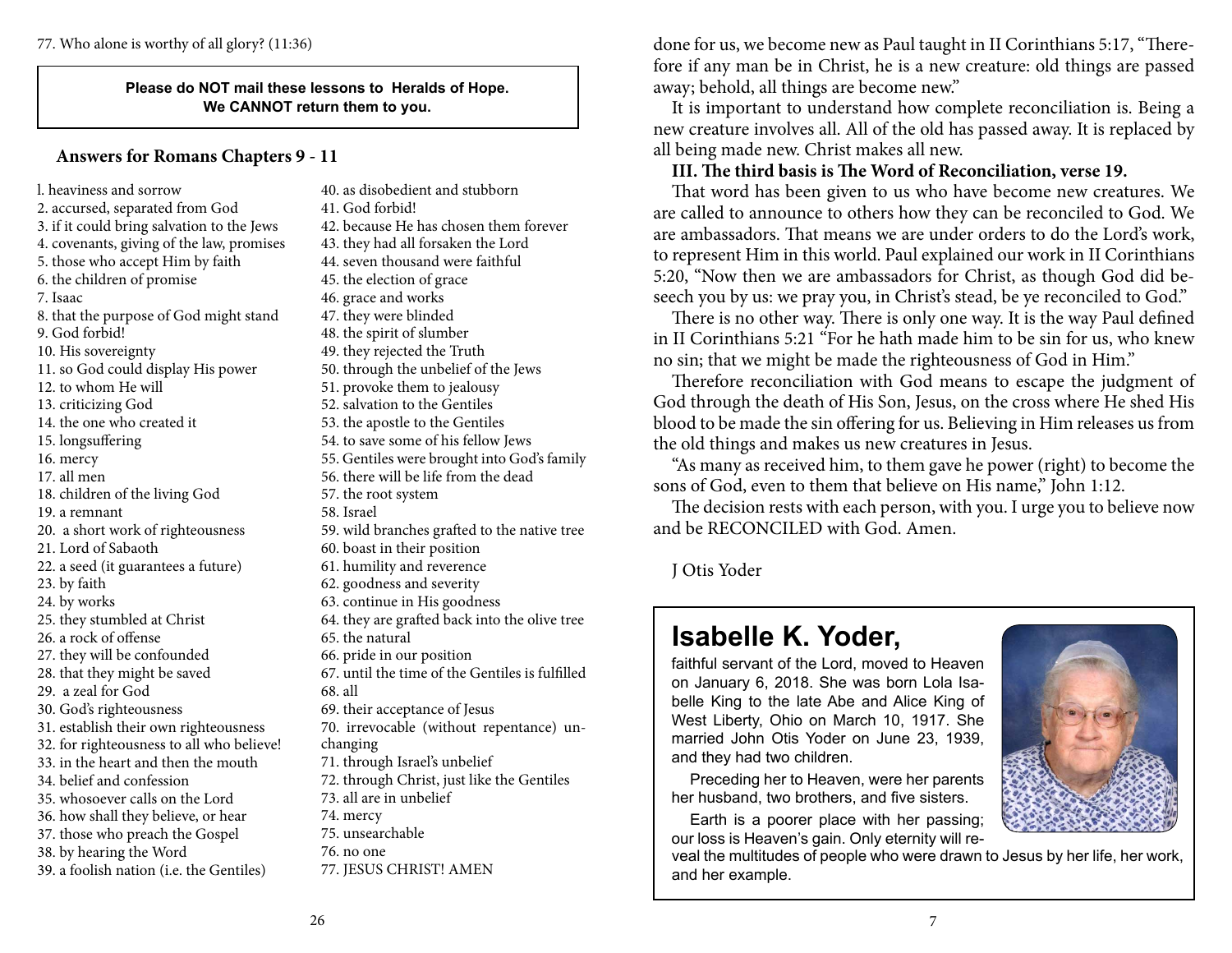### **Sermons from**

# **Romans SALVATION FOR ALL**

With God there are no surprises for all of time is now with Him. This contributes to His successes in working out His purposes for individuals and nations. He can always arrange the details of every project He undertakes to achieve His goals. He can bring great blessing out of man's failures. He is not willing that any should perish.

The Apostle Paul writing to the Romans by direction of the Holy Spirit set forth the eternal truths of the doctrine of our salvation. We have chosen to use three sermons from Romans 11 which relate to the theme Reconciliation. God is shown in chapters 9 through 11 as the Sovereign whose foreknowledge has worked law and grace into the Gospel of God according to His righteousness.

It will be helpful to your understanding of these messages to review chapters 9 and 10 where Paul's heart of love for his own chosen people explains how God's grace works to bring SALVATION FOR ALL.

The Apostle Paul writing to the Romans teaches God's salvation in Romans 11:7-12

*What then? Israel hath not obtained that which he seeketh for; but the election hath obtained it, and the rest were blinded*

*(According as it is written, God hath given them the spirit of slumber, eyes that they should not see, and ears that they should not hear;) unto this day.*

*And David saith, Let their table be made a snare, and a trap, and a stumbling block, and a recompence unto them:*

*Let their eyes be darkened, that they may not see, and bow down their back alway.*

*I say then, Have they stumbled that they should fall? God forbid: but rather through their fall salvation is come unto the Gentiles, for to provoke them to jealousy.*

*Now if the fall of them be the riches of the world, and the diminishing of them the riches of the Gentiles; how much more their fulness?* Since God purposed salvation we must understand the PROCESSES by 57. What causes the fruit of the "tree" to be holy? (11:16)

58. Who are the branches that were broken off? (11:17)

59. What is the position of the Gentiles? (11:17)

60. What are the Gentiles advised not to do? (11:18)

61. What attitude should the Gentiles have? (11:20, 21)

62. What facets of God's character are seen here? (11:22)

63. What requirement is given for remaining connected to the tree? (11:22)

64. What happens to Jews who believe? (11:23)

65. Which is better to use in grafting; the natural or the wild? (11:24)

66. What are we warned against in verse 25? (11:25)

67. How long will Israel's blindness last? (11:25)

68. What part of Israel will eventually be saved? (11:26)

69. What will be the basis of their salvation? (11:26, 27)

70. What word describes God's promises? (11:29)

71. How did the Gentiles obtain mercy? (11:30)

72. How will Israel obtain mercy? (11:31)

73. What is the condition of all those outside Christ? (11:32)

74. What is available to all? (11:32)

75. What term describes God's wisdom? (11:33)

76. What is the answer to the questions in verses 34 & 35? (11:34, 35)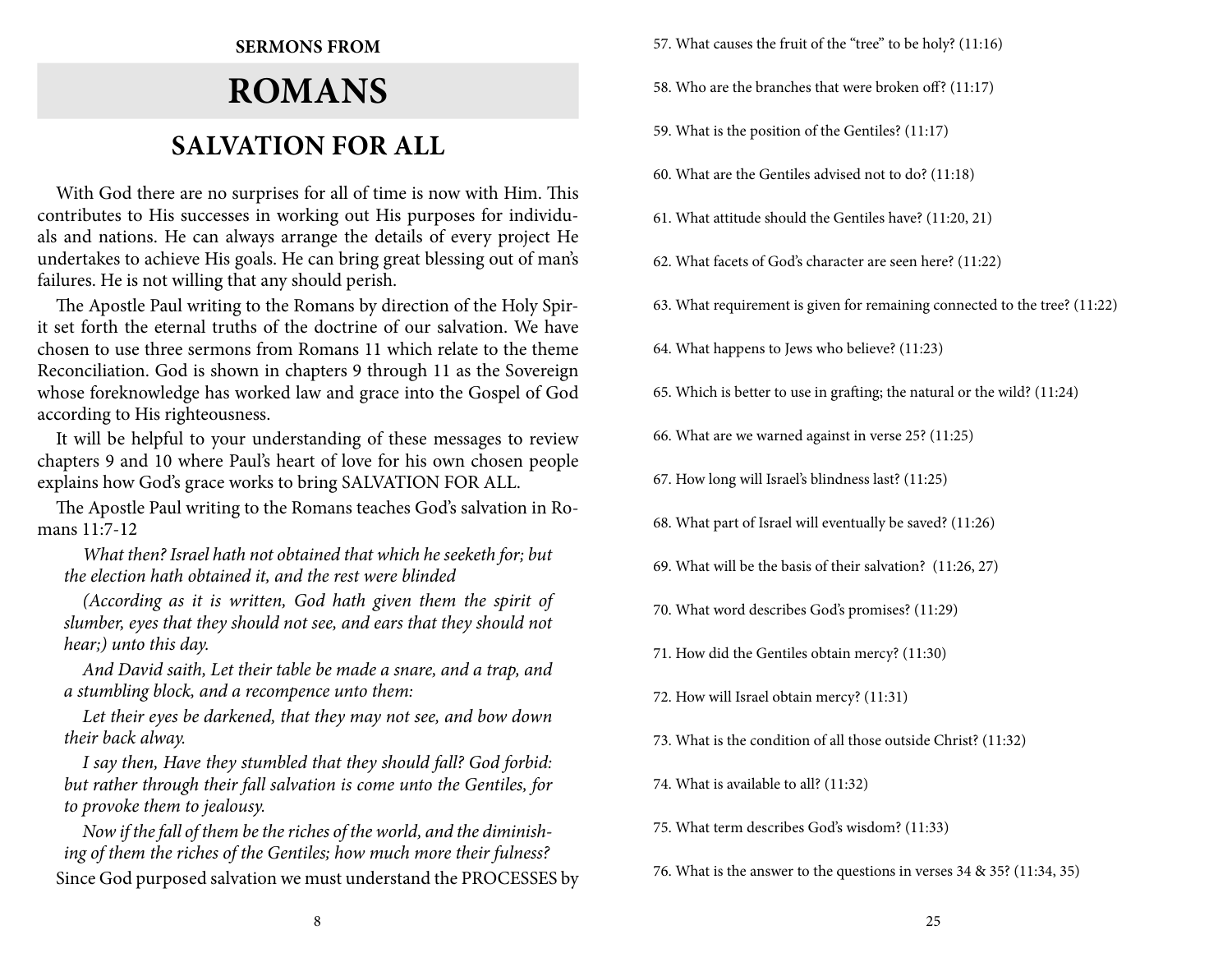37. Who has beautiful feet? (10;15)

38. How is faith initiated and strengthened? (10:17)

39. What will God use to provoke Israel? (10:19)

40. How is the nation of Israel characterized? (10:21)

41. Has God cast away His people Israel? (11:1)

42. Why didn't God cast them away? (11:2)

43. What accusation did Elijah make against Israel? (11:3)

44. How did God answer him? (11:4)

45. By what is the remnant preserved? (11:5)

46. What two things are contrasted in verse 6? (11:6)

47. Why didn't the majority of Israel obtain the election? (11:7)

48. What spirit did God give to them? (11:8)

49. Why did David pronounce judgment on Israel?

50. How has salvation come to the Gentiles? (11:11)

51. What will salvation for the Gentiles do for Israel? (11:11)

52. What did Israel's rejection of grace bring?(11:12)

53. How does Paul identify himself? (11:13)

54. What was Paul's hope in his apostleship? (11:14)

55. How was the temporary casting away of Israel the reconciling of the world? (11:15)

56. What will take place when Israel is restored? (11:15)

which He brought it to man. The first process is:

**THE FUTILE SEARCH**

Our text begins by raising a question, "What then?" verse 7, "Israel hath not obtained that which he seeketh for." Why did they not obtain what they were seeking for? Because they were seeking it in self-righteousness. To them works were very important. Yes, works are important, but God's chosen people were expecting to obtain the favor of God by what they were doing. They had a superior attitude because God had spoken to them by speaking to Moses. They took a certain amount of confidence in that.

Then they were trying. They were trying, trying by their works, trying to obtain the favor of God. But the Apostle said that was all futile. They did not get what they were looking for, what they were seeking after. It was a futile search. It was self defeating because only those who took the election of grace obtained it. The rest were blinded. They were unable to see. Obstacles were before them. They had eyes that could not see and ears that could not hear. Because they were not looking properly. Their eyes were not in focus to see what God was doing. Their ears were not tuned to hear what God was saying. It was a futile search.

The futile search begins with self-righteousness and ends in self-defeat, my friend.

Now there is a second process:

### **THE FATAL STUMBLNG BLOCK**

Maybe you have wondered what was David talking about in verse 9 when he said, "Let their table be made a snare, and a trap, and a stumbling block, and a recompence unto them." David is talking about their religious forms, their forms of piety, how they went about to express their religion.

The table was a place of fellowship. It was to symbolize or to demonstrate that they were having fellowship with God. David said, Because they were simply going through the foms of religion, "Let their table be made a snare" set to catch birds. Let their table be made a trap, set to catch animals. Let their table be made a stumbling block, something to trip over or a scandal, something to be hurt by.

Let their table be a recompense or a pay-back to them. Yes, that is a fatal stumbling block. Mere religion, mere forms of piety are stumbling blocks.

It has serious outcome as Paul quoted David, "Let their eyes be darkened that they may not see, and bow down their back alway." That is a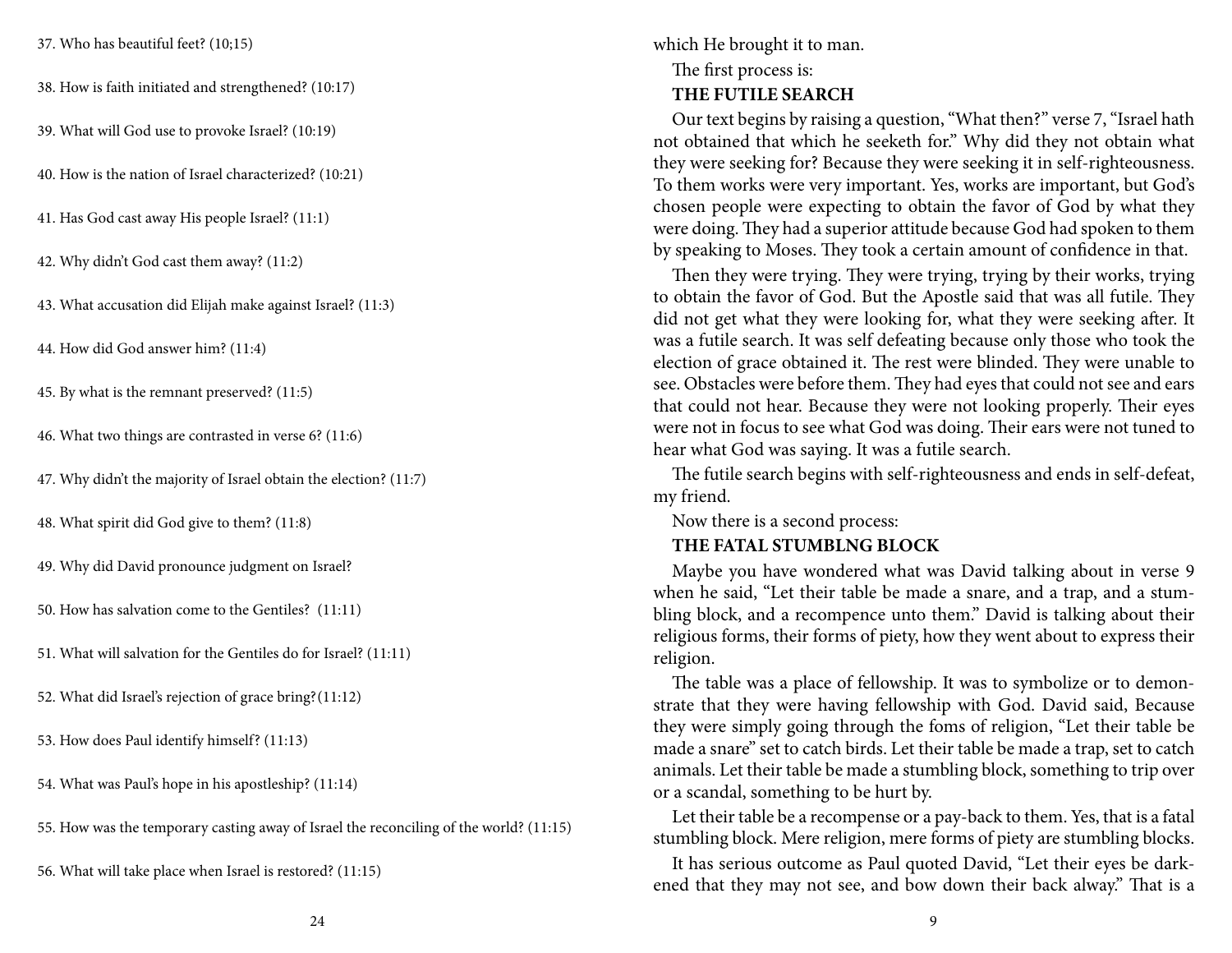serious outcome. That mere form of religion stumbling block can be very, very serious. It blinds the eyes of people that they cannot see. It comes down upon their backs like a heavy burden. That fatal stumbling block begins with the mere form of piety and ends in blindness and burden.

The third process is:

### **THE FINAL SALVATION**

I love these two verses at the end of the text. The Apostle raises the question, "Have they stumbled that they should fall?" and he answers, "God forbid." Now I want you to see the purpose of God. This may sound strange to our ears but he said, "Through their fall salvation is come unto the Gentiles, for to provoke them to jealousy." We must see the purpose of God. We cannot question or doubt or call to account the purpose of God.

So their fall, he is referring to the Israelites, opened the door for the Gentiles to come to salvation. That is why I have called my message Salvation for ALL. The Gentiles were everybody else besides the Jews and the Apostle Paul said that God is doing this to provoke the Jews to jealousy. To open the door for all in order that they might see where they have gone wrong. That is the purpose of God.

But there is also a program of God. This 12th verse is a wonderful summary of what God is doing. "Now if the fall of them be the riches of the world, and the diminishing of them the riches of the Gentiles; how much more their fulness?" We now can understand the program of God in bringing salvation to us Gentiles. The Jews' fall opened up God's riches to mankind, and the diminishing of them in their fall, opened the riches of grace to us Gentiles. That is God's program.

But now he adds a thought, at the end of this clause, "How much more their fulness." We can expect more. Yes, my friend, we can expect much more because God has a program that He will complete. Praise the Lord!

The final salvation begins in the purpose of God and is carried out by the program of God. Yes, Amen!

These same processes will lead you to salvation. Self-righteousness for you is a futile search. You will not come where you want to be by that route. Mere form of religion can be a stumbling block for you like it was for them. The purpose of God for you is your final salvation. It now depends on your response.

17. What people groups are among the "called"? (9:24)

- 18. By what name are God's children called? (9:26)
- 19. What part of Israel shall be saved? (9:27)
- 20. What work will the Lord perform? (9:28)
- 21. What name of God is used here?(9:29)
- 22. What did the Lord preserve of Israel? (9:29)
- 23. How is righteousness attained? (9:30)
- 24. How is righteousness not attained? (9:31)
- 25. Why didn't Israel attain to righteousness?(9:32)
- 26. What is Christ to the unbelieving? (9:33)
- 27. What is the condition of those who stumble? (9:33)
- 28. What was Paul's desire and prayer for Israel? (10:1)
- 29. What did Israel possess? (10:2)
- 30. What were they ignorant of? (10:3)
- 31. What were they trying to do? (10:3)
- 32. How is Christ the goal (end) of the law? (10:4)
- 33. Where must the word of faith be present? (10:8)
- 34. What is necessary for salvation? (10:9)
- 35. Who is eligible to receive salvation? (10:13)
- 36. Verse 14 raises what questions? (10:14)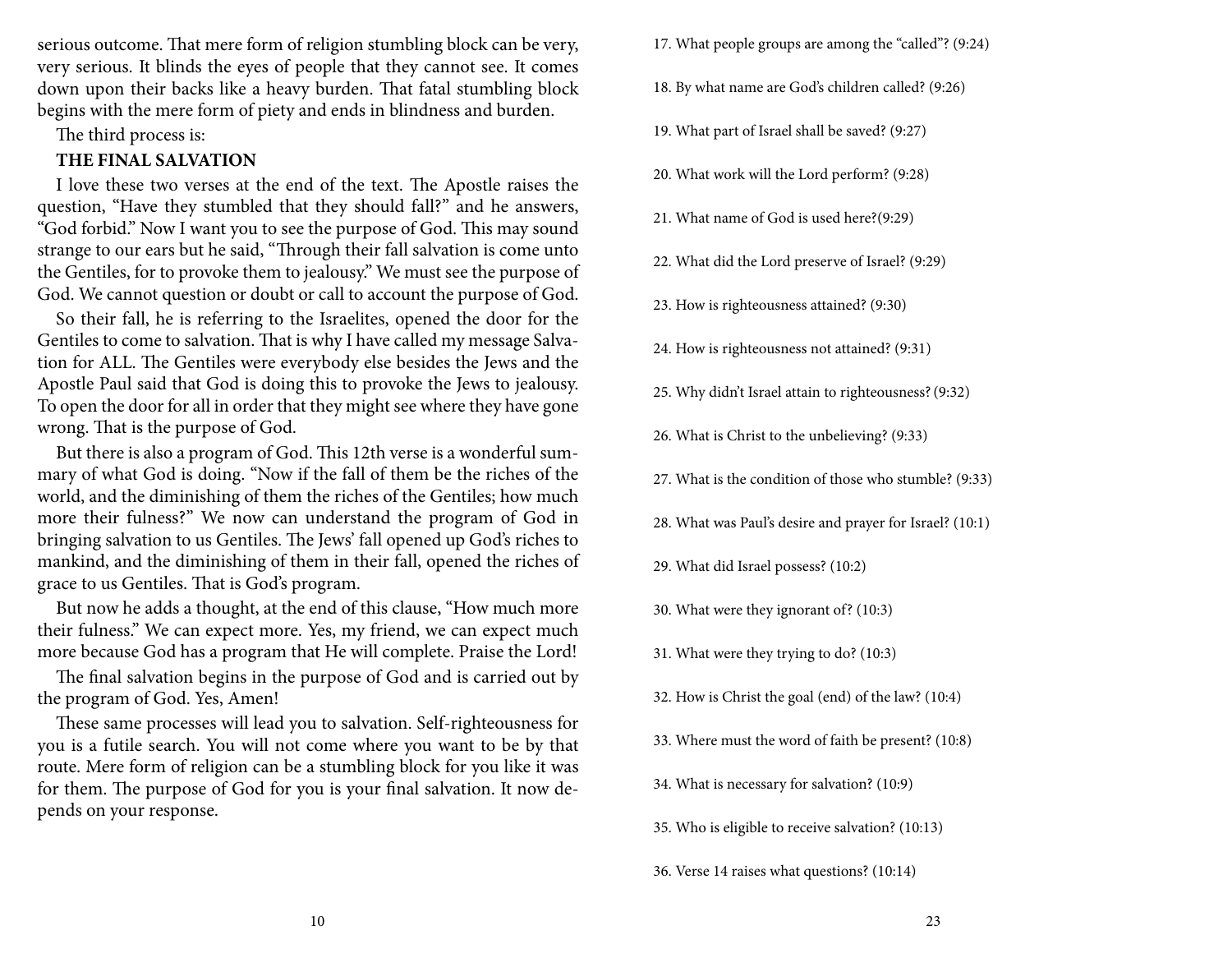### **ROMANS**

#### **Dear Bible student, please do NOT mail these lessons to Heralds of Hope. We CANNOT return them to you.** Study and answer the questions. Check your answers from page 31. The chapters are in Romans 9-11.

l. What emotions were in Paul's heart? (9:2)

2. What was his wish?

3. Why could Paul wish to be separated from Christ? (9:3)

4. What advantages did the Jews have? (9:4, 5)

5. Who is included in God's "Israel" today? (9:6-8)

6. What term describes God's people in verse 8? (9:8)

7. What O.T. patriarch is used to illustrate this truth about the children of promise? (9:7)

8. Why was Jacob chosen and Esau rejected? (9:10-13)

9. Is there unrighteousness with God? (9:14)

10. What attribute of God is seen in verses 15 & 16? (9:15)

11. Why was Pharaoh raised up? (9:17)

12. To whom does God show mercy? (9:18)

13. What trap should men avoid? (9:20)

14. Who has power over that which is created? (9:21)

15. What does God show toward those who reject Him? (9:22)

16. What does He show to those who accept Him ? (9:23)

The Bible tells us everyone has a measure of faith. That is, God created us so that we can believe, everyone can believe. We can choose to believe. So since we can believe, we can also not believe or we can even believe a lie. But by believing a lie we are deceived.

Believing has its rewards. The great golden text of the Bible says that "whosoever believeth on him should not perish but have everlasting life." So believing on Jesus has its reward in everlasting life.

Not believing also has its reward. Those who do not believe will go into everlasting punishment. So believing and not believing are both possible for us. Believing has good reward and not believing has a bad reward. Paul teaches us about the tragedy of unbelief in Romans 11:13-24.

*For I speak to you Gentiles, inasmuch as I am the apostle of the Gentiles, I magnify mine office:*

*If by any means I may provoke to emulation them which are my flesh, and might save some of them.*

*For if the casting away of them be the reconciling of the world, what shall the receiving of them be, but life from the dead?*

*For if the firstfruit be holy, the lump is also holy: and if the root be holy, so are the branches.*

*And if some of the branches be broken off, and thou, being a wild olive tree, wert grafted in among them, and with them partakest of the root and fatness of the olive tree;*

*Boast not against the branches. But if thou boast, thou bearest not the root, but the root thee.*

*Thou wilt say then, The branches were broken off, that I might be grafted in.*

*Well; because of unbelief they were broken off and thou standest by faith. Be not highminded, but fear:*

*For if God spared not the natural branches, take heed lest he also spare not thee.*

*Behold therefore the goodness and severity of God: on them which fell, severity; but toward thee, goodness, if thou continue in his goodness: otherwise thou also shalt be cut off.*

*And they also, if they abide not still in unbelief, shall be grafted in:*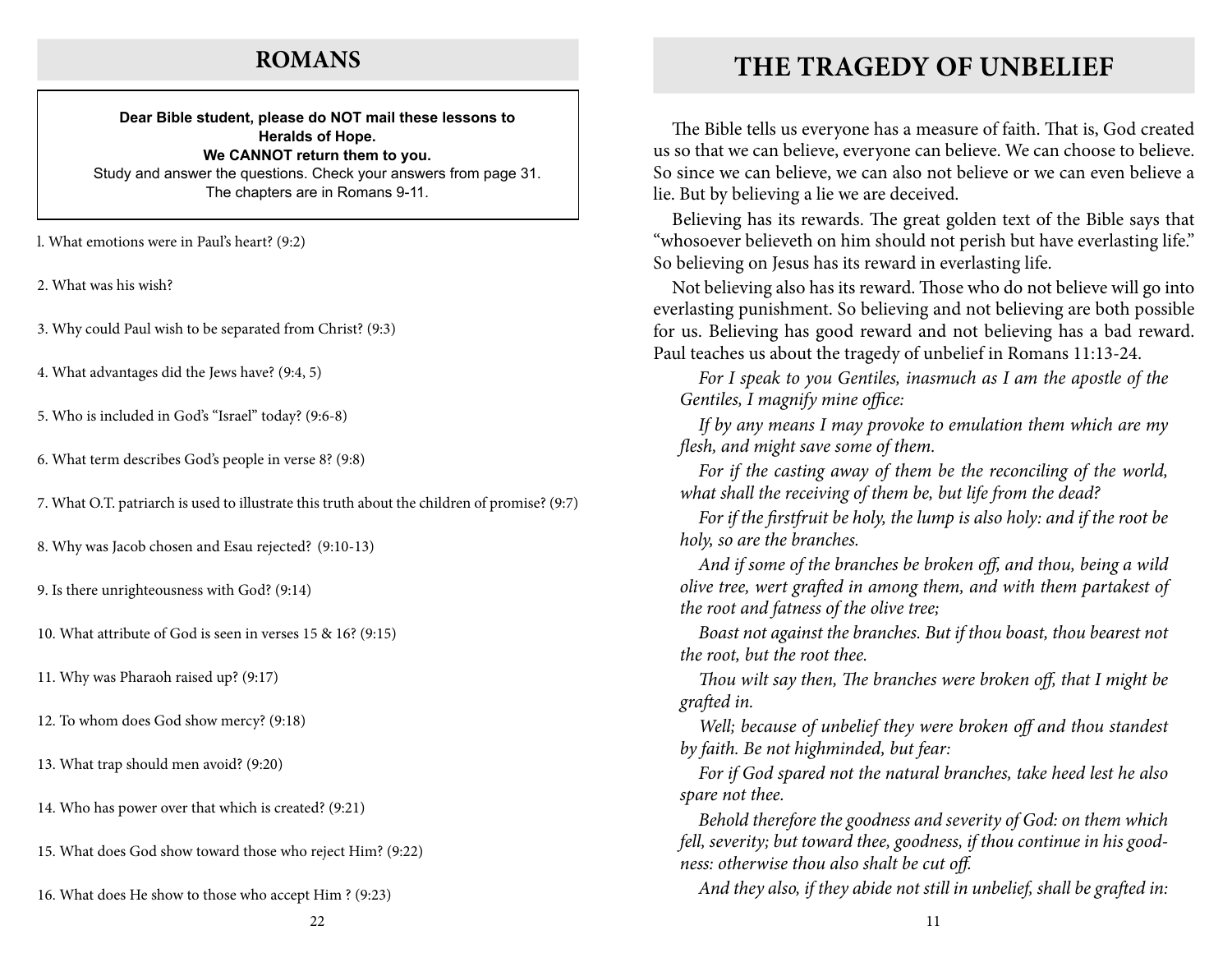*for God is able to graft them in again.*

*For if thou wert cut out of the olive tree which is wild by nature, and wert grafted contrary to nature into a good olive tree: how much more shall these, which be the natural branches, be grafted into their own olive tree?*

In order to understand the tragedy of unbelief we must examine three important WORDS in this text.

The first word is:

### **REJECTION**

Paul had two groups in mind. He spoke about the Gentiles. That's what he said in verse 13, "I speak to you Gentiles." Then he spoke about those of his flesh, the Jewish people. In other words, there were the Gentiles, far away from God. But those who had believed were brought near. And there were the Jews, the people of God who were cast away. I notice in verse 15, the Apostle Paul speaks about the casting away of them.

So here the rejection was experienced by these two groups. On the one hand Gentiles who were brought near and on the other hand the Jews who were cast away.

The Jews had a close link with God, a very close link, because God had chosen Abraham many years before to be the father of the Jewish people, the Hebrew nation.

God then chose Moses to bring them out of the land of Egypt and through whom He could give to the Jews the law, the Ten Commandments, and all the other laws that are contained in the first five books of the Bible.

God chose David to bring the people together into one nation. And God chose prophets. He sent prophets to them so that they would know what He was asking them to do and be.

But here we see this word rejection. It is expressed in the 15th verse like this, "for if the casting away of them." Rejection was their lot. They disobeyed God and that is a tragedy.

We will understand the tragedy of unbelief when we understand that God rejects those who disobey Him. In other words, the ones who disobey God have first rejected Him; then He must reject them.

There is a second word which is:

### **REMOVAL**

Here again we have two ideas, two olive trees. We have the good olive tree and the wild olive tree. We read that the olive tree branches were

# **Study Questions for**

# **Romans**

This letter was written by the Apostle Paul "To all that be in Rome, beloved of God, called to be saints:" Romans l :7. It was sent to prepare the way for his coming. Paul desired to state the doctrines upon which his witness had built fellowships of believers in much of the Roman empire. Bible scholars see this letter as being the sixth one Paul wrote, and written from Corinth about A.D. 60 during Paul's third visit there.

The theme of Romans is "the Gospel of God." And the key-phrase is "the righteousness of God." The key verses are Romans 1:16 & 17. In the three central chapters, 9, 10, 11, he reconciles the promises to Israel and the Gentiles of which there has been much misunderstanding.

Brief outline of the Romans

- I. Prologue and Introduction 1:1-17
- II. Demoralization 1:18-3:20 (departure from God)
- III. Justification 3:31-5:21 (act of God)
- IV. Sanctification 6:1-8:39 (provision of God)
- V. Reconciliation 9:1-11:36 (call from God)
- VI. Consecration 12:1-15:3 (response to God)
- VII. Benediction and Salutation 15:4-16:27

After you study these questions on Romans 9-11, we trust you will be challenged to study each of these doctrines in a similar way for spiritual enrichment from the truth as it unfolds. Ask the Holy Spirit to be your teacher.

In Reconciling Grace,

J. Mark Horst

J. Mark Horst, President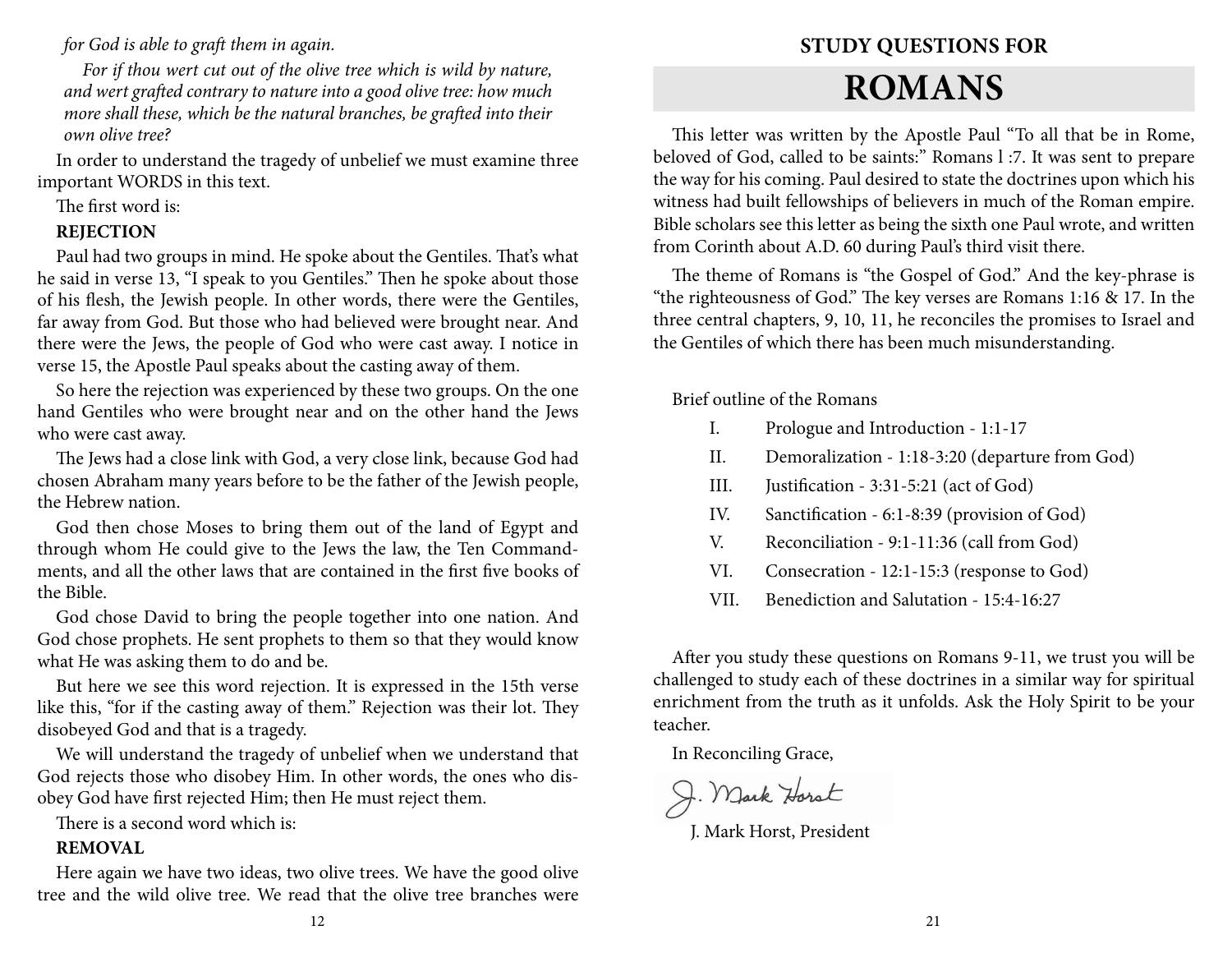derness, and sea coasts. This diversity has challenged the people to develop and produce food of great variety.

Adequate water is of first priority to their existence. Much of their agriculture depends on irrigation. They have carefully used their water sources, searched underground water and desalinated sea water. They have terraced the hillsides to conserve both water and soil.

This land is carefully described in the Bible. God had purposes for His chosen earthly people and placed them in a land where those purposes could be carried out. They have never yet occupied all the land God marked out for them. But God isn't finished. He is still in control.

The Hebrew prophets understood who owns that land. In Leviticus 25:23 God says, "the land is Mine." God chose and prepared the land for His chosen earthly people. He chose the land and the people to

- 1. witness to the unity of God (in the midst of universal idolatry).
- 2. show the nations the blessedness of serving the one true God.
- 3. receive, preserve, and transmit the Scriptures.
- 4. be the human channel for the Messiah, the Savior of the world.

The promised Messiah came as the Savior of mankind in that tiny land of Israel. The Revelation of God, the Bible, came into being largely in that land. God's purpose to bring salvation to the world is being carried out from its earliest beginnings in Israel.

Through the centuries there has always been a remnant of Jewish people in Israel. And wherever they went in the countries of the world, they carried with them the knowledge of the true God.

The prophets of Israel warned them, from Moses to John the Baptist, that God cannot tolerate idolatry but would execute just judgment in their punishment which brought desolation to the land. Always with the warnings were the promises of restoration of land and people. We are seeing God at work today preparing to fulfill every promise He made to Israel, land and people.

We are seeing God reaching out to all peoples with salvation, reconciliation between God and man. In Israel today the great need is for reconciliation between peoples. As they come to know the Messiah, God's promises will be fulfilled.

grafted into the good olive root. The good olive tree was a cultivated tree. I understand from my reading that olive trees that are cultivated are larger, more sturdy, and bear more fruit.

The comparison here is that Israel, the Jewish people, were the cultivated olive tree, and some of those branches of the good olive tree were broken off. The branches that did not bear fruit, the unproductive branches, were broken off.

Then the Apostle tells us that the branches from the wild olive tree were grafted in among the good branches. The wild olive tree as I understand from my reading is not very productive, it is a smaller tree and not as sturdy as a good tree.

And the wild olive tree branches are likened to the Gentiles who were grafted into the good olive tree. There were natural branches and there were unnatural branches, that is, wild branches.

Notice carefully that some branches were broken off. The Apostle explains to us in verse 20 why they were broken off: "Because of unbelief they were broken off." The wild olive branches growing in the good olive tree stand there by faith. We must surely see that without any doubt or question in our minds.

Removal is one of the words that explains to us the tragedy of unbelief. These branches were removed or broken off because of unbelief.

There is a third word that will help us to understand the tragedy of unbelief and that word is:

### **RIGHT STANDING.**

There are two responses by God in verse 22 where they are brought together: "Behold therefore the goodness and severity of God." Goodness means the favor of God, the way God favorably looks upon us. And severity means the strict justice of God.

Severity is God's necessary action against those who do not obey and those who do not believe. Those who are rejected are those who disobeyed God. Those who were removed were those who did not believe God. And God must act according to His eternal justice, the nature of His person. So severity came upon those who disobeyed and did not believe. Goodness came to those who received and believed. These are two responses from God, goodness and severity.

Then the Apostle explains that the only way to remain in the good olive tree is to continue in the favor of God. In verse 22 he says, "if thou continue in his goodness." Then God will exercise goodness or favor toward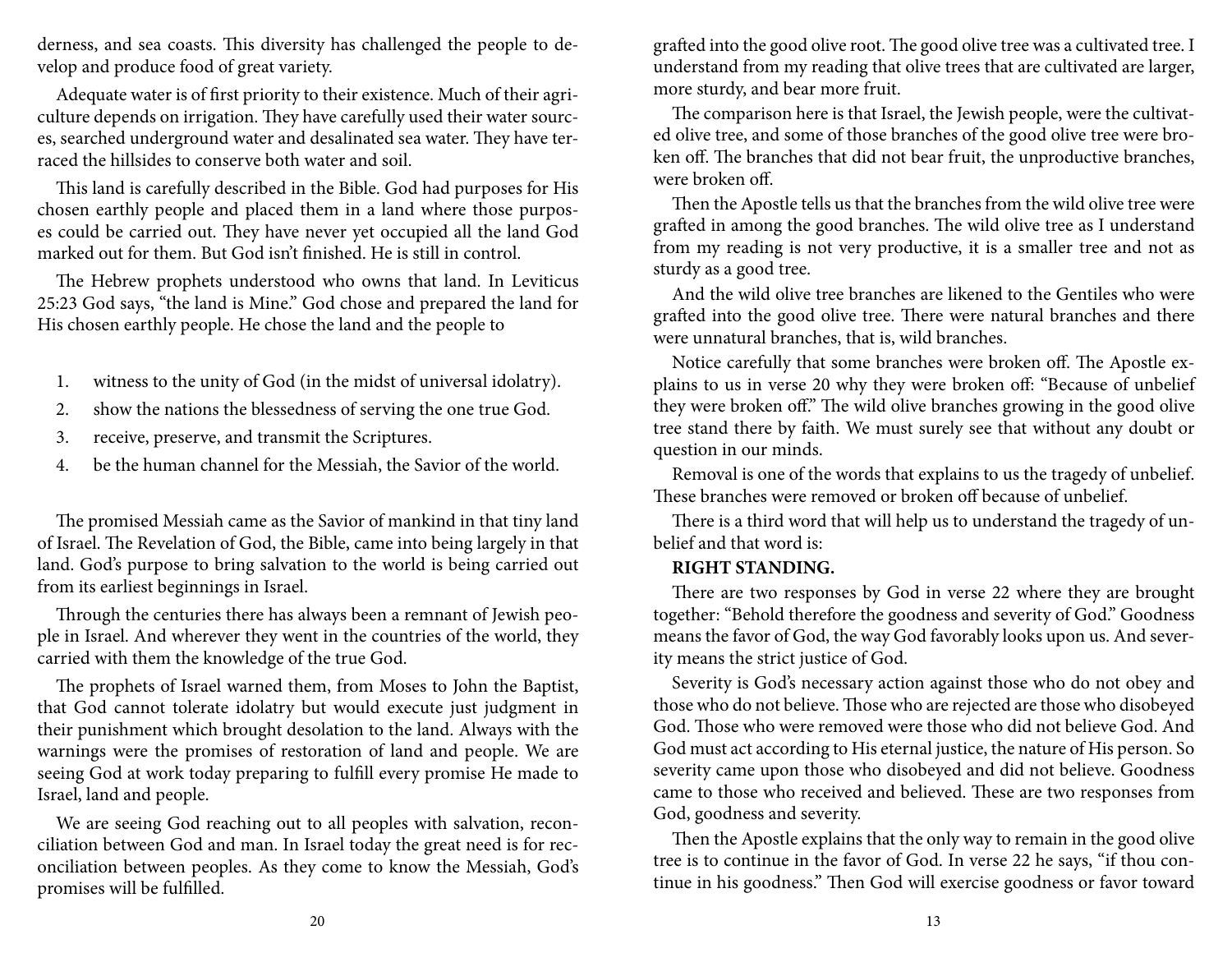you. There must be steadfastness. There is no relaxation in our Christian lives. The good olive tree will bear the wild olive branches as long as the wild olive branches continue in the favor of God.

But further, Paul also instructs us that God is able to graft the good olive branches in again if they do not continue in unbelief. See it in verse 23. "And they also, if they abide not still in unbelief, shall be grafted in: for God is able to graft them in again." Yes, praise the Lord. Consider the goodness and the severity of God. To graft them in again demonstrates God's goodness and God's severity.

We must understand these words to avoid the tragedy of unbelief. Rejection comes because of disobedience. Removal comes because of unbelief. Right standing comes because of God's mercy. I urge you to believe in Jesus Christ friend. Escape the tragedy of unbelief. Call on the Lord now.

# **THE COMPLETION OF THE COVENANT**

The God of the Bible is a covenant making God. He is also a covenant keeping God.

Whenever a covenant is entered upon God makes the terms of the covenant. A covenant is an agreement or an arrangement between God and men. Whenever God set forth a covenant all man could do was accept or reject it.

That is all man can do today with the covenant that God has in force now, simply accept it or reject it. There is no way you can mediate the terms. That is, you cannot say to God, I don't like this part of the covenant or I prefer to have it this way. No, I am sorry, you cannot do that because God knows the end from the beginning. He can set forth the terms of the covenant and only He can set them forth.

When those with whom the covenant is made do not keep their part, the covenant is voided. It is no longer in effect for them. But the covenant is not destroyed. God never breaks a covenant. Whenever He makes a covenant, He keeps it. He sees the COMPLETION OF THE COVENANT.

From Romans 11:25-36 we shall learn:

*For I would not, brethren, that ye should be ignorant of this mystery, lest ye should be wise in your own conceits; that blindness in part is happened to Israel, until the fulness of the Gentiles be come in.*

Abraham's family grew to be seventy persons whom God saved from famine by taking them down into Egypt. This chosen family in 400 years became a nation, the nation of Israel. That chapter of Israel's history contains the beautiful story of reconciliation when Joseph revealed himself to his brothers. Joseph recognized God as the Controller of people and lands.

God chose the people of Israel through whom He would make Himself known to the rest of the world and through whom He would bring to the world a saviour, a reconciler. "For thou art an holy people unto the LORD thy God: the LORD thy God hath chosen thee to be a special people unto himself, above all people that are upon the face of the earth. The LORD did not set his love upon you, nor choose you, because ye were more in number than any people; for ye were the fewest of all people: But because the LORD loved you, and because he would keep the oath which he had sworn unto your fathers, hath the LORD brought you out with a mighty hand, and redeemed you out of the house of bondmen, from the hand of Pharaoh, king of Egypt. Know therefore that the LORD thy God, he is God, the faithful God, which keepeth covenant and mercy with them that love him and keep his commandments to a thousand generations;" Deuteronomy 7:6-9.

God chose the land of Israel for the place to work out that redemption, a place in the center of the earth. All that Moses and the prophets have said about that land is true. The land of Israel is the bridge between the nations of Europe and the East and Africa, the cross road of the nations. It has been the battleground of ancient history, and under the rule of numerous great men of the past.

Israel is a tiny land compared to the extent of her neighboring nation. Israel's 50 x 150 miles spans four ecological zones which can grow all manner of fruits and vegetables.

Israel is a miracle, providing today a homeland for 6.5 million<sup>1</sup> of the world's, 14,511,000 Jewish people. What was once barren hillsides has been reforested. What was once swampy valleys has been drained and produces several crops a year. Not only do they feed their growing population but food stuffs are among their exports.

The geography and climate of this unique little strip of land at the east end of the Mediterranean sea partakes of every possible condition on the globe. God's land has mountains, plains, streams, swamps, deserts, wil-

<sup>1</sup> https://en.wikipedia.org/wiki/Jewish\_population\_by\_country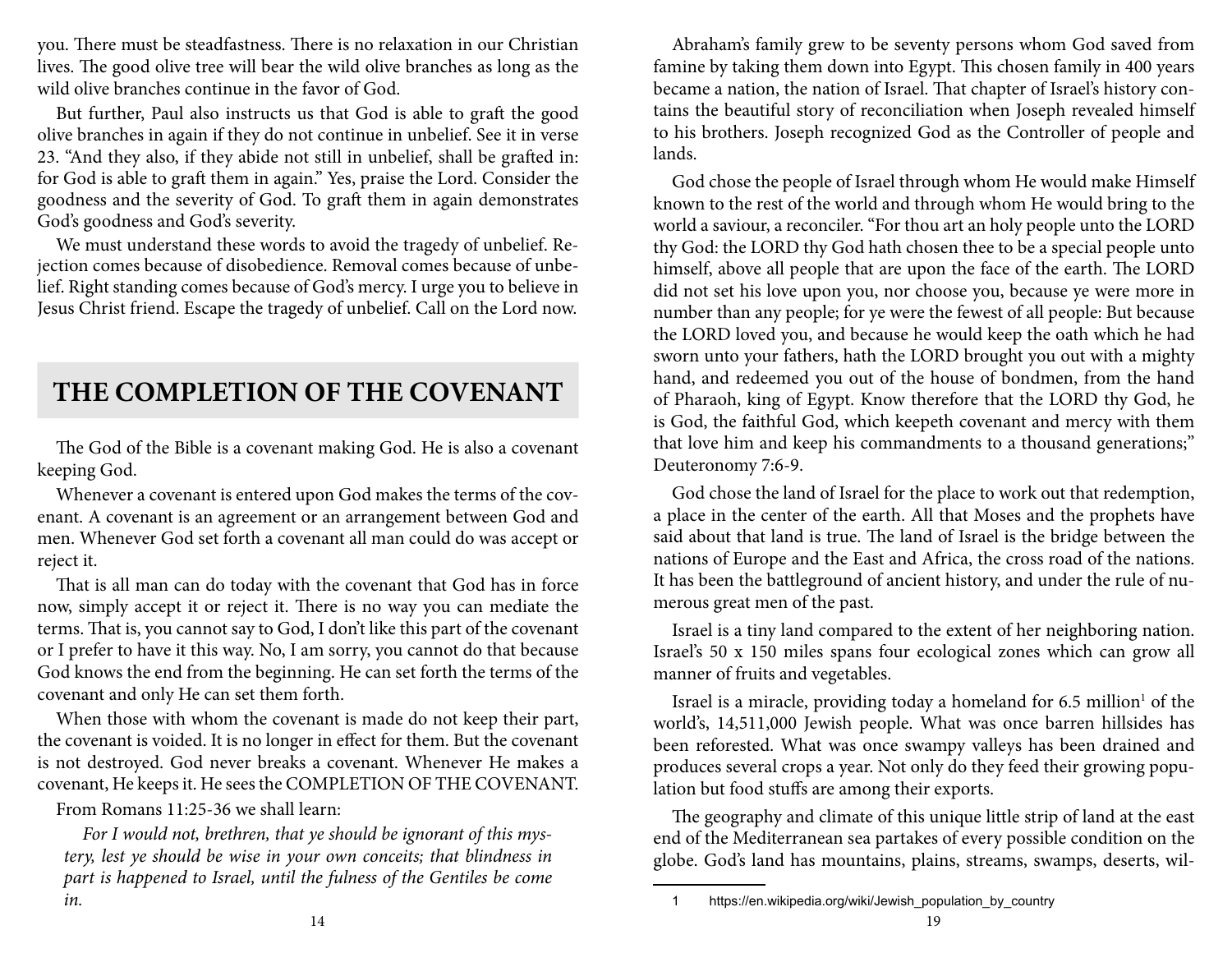Thank God, some have changed their minds. God never needs to do that.

Many people in the world know nothing of the world's people and their Creator and Controller. Learning to know God, the Creator and Controller, brings life and light to men. God created man for His pleasure. It is His pleasure to sustain mankind and reveal Himself to His creation. When God created the universe, He established certain principles for its welfare which are demonstrated in the history given in the Bible. They operate even today in the outcome of the choices made by individuals.

To understand God's provision of reconciliation, which this booklet teaches, we must try to see mankind as God sees, especially to see the chosen people of God to whom we owe so much: salvation, the Saviour; and revelation, the Bible.

Israel is the greatest proof that there is God, the I AM. Israel is a people which God calls "My people." Israel is a land which God calls "My land." Israel is the central story of the history of mankind. Israel, people and land, is the core and frame of the Bible. We must try to see Israel as God does. His dealing with His people defines and demonstrates reconciliation, the theme of this HOPE HERALD, Vol. XXXVI.

Now, God has an enemy, Satan, the devil, the ruler of the dark underworld, who is working to destroy every good thing God has made and is doing. He is not all-powerful but stronger than men. He is not all-wise but a cunning deceiver of men. He is in continual conflict with God, the author of all good, all virtue, truth, light, and life. Jesus said Satan is the father of lies and he works to destroy. This we must understand when we read the Bible and meditate on God's view of Israel.

The first chapter in the history of mankind is given in the first ten chapters of Genesis. In that period of time the enemy almost succeeded in destroying mankind, God's crowning creation. But God maintained a thread of faith in those years when men demonstrated they could not make it on their own. Mankind destroyed themselves with evil thoughts ending in violence which the holy Creator judged.

In the second chapter of man's history, given in the remaining chapters of Genesis, God chose a land and a man to father a chosen people. God led Abraham out of idolatry to the land of promise. Here God judged the idolators and gave Canaan to Abraham's descendants. The promised land was given with the promised blessing which God is keeping to this day, "I will bless them that bless thee, and curse him that curseth thee," Genesis 12:3.

*And so all Israel shall be saved: as it is written, There shall come out of Sion the Deliverer, and shall turn away ungodliness from Jacob:*

*For this is my covenant unto them, when I shall take away their sins.*

*As concerning the gospel, they are enemies for your sakes: but as touching the election, they are beloved for the fathers' sakes.*

*For the gifts and calling of God are without repentance.*

*For as ye in times past have not believed God, yet have now obtained mercy through their unbelief:*

*Even so have these also now not believed, that through your mercy they also may obtain mercy.*

*For God hath concluded them all in unbelief, that he might have mercy upon all.*

*O the depth of the riches both of the wisdom and knowledge of God! how unsearchable are his judgments, and his ways past finding out!*

*For who hath known the mind of the Lord? or who hath been his counselor?*

*Or who hath first given to him, and it shall be recompensed unto him again?*

*For of him, and through him, and to him, are all things: to whom be glory for ever. Amen.*

The completion of the covenant is assured on the basis of certain EX-PRESSIONS of God.

First is:

### **THE EXPRESSION OF THE LOVE OF GOD**

In this Scripture the Apostle shows how God loved the fathers in verse 28: "They are beloved for the fathers' sakes." God had chosen Abraham, Isaac, and Jacob. They are thought of as "the fathers." They are the ones to whom Paul is referring and the people are beloved for the fathers' sakes. In other words, God made the covenant with Abraham, He renewed it with Isaac, and He renewed it with Jacob. And God does not break covenant. So these covenant people are objects of God's love. God is expressing His love toward them, thus honoring the fathers.

But the completion of the covenant is waiting for the fulness of the Gentiles. That is a time yet to come according to verse 25: "that blindness in part is happened to Israel, until the fulness of the Gentiles be come in."